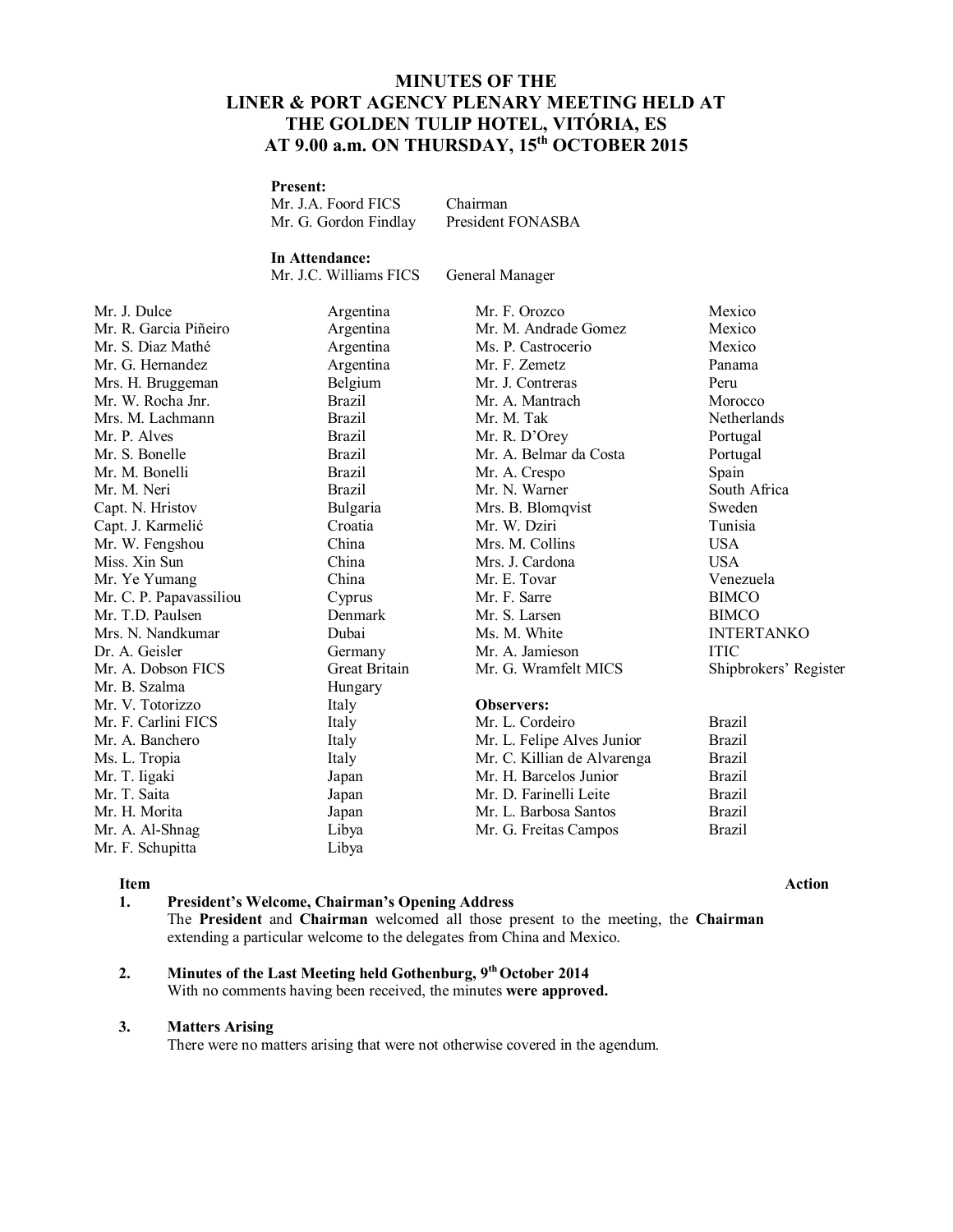## **4. Range Committee Reports**

CIANAM: Mr. **Orozco** updated the meeting on CIANAM's efforts to increase membership of the association in the Americas. He said Salvador, Nicaragua and Honduras were expected to join soon, whilst Colombia and Canada were among a number of potential members still giving membership active consideration. He hoped that a number of new or potential members would attend the next CIANAM meeting in Asuncion, Paraguay, in April 2016. CIANAM continued to promote the benefits of both FONASBA and CIANAM membership in the Americas, as indicated by the various events held over the past year, including the visit to the new Panama Canal and the participation of the association, as well as the FONASBA **President**, Mrs. **Collins** and Mr. **Dulce**, at the 2015 AMANAC conference. CIANAM was also supporting member associations on a number of issues related to port development in the region and this would continue.

MABSA: Mr. **Mantrach** (standing in for Mr. Bandelj who was unable to attend) reported on the meeting that had taken place the previous afternoon. Attendance had been good and the Committee had been pleased to welcome the new members from Libya. With regard to issues, the meeting had discussed the recent introduction of licensing for ship agents in Slovenia, but unfortunately it was very easy for anyone to secure such a licence so there was little advantage for the established agents under the new regime. Also discussed were single windows, with a number of members highlighting the occurrence of multiple single windows in the same state operated by individual authorities. Not only was this cumbersome and against the intention of the single window initiative, but in many cases utilising these single windows had cost implications for the agent. The meeting also discussed the need for all MABSA members to participate actively in FONASBA and ECASBA surveys. With regard to resolving member issues, Mr. **Mantrach** said that it had been suggested to Slovenia that the association highlight the benefits of the FONASBA Quality Standard within the licensing framework as a means of demonstrating the advantages of approved agents to potential principals and the authorities.

Nordic: The report of the Nordic Committee had been circulated to the members in advance of the meeting and so Mr. **Paulsen** briefly summarised some of the main points. Before doing so, however, he passed on the best wishes of messrs. Vikström and Lomberg from the Finnish association and the new Chairman of the Swedish association, Mr. Ehn, to the meeting.

The main points of discussion included the relatively steady membership numbers across each association, the similar situation with regard to the Quality Standard in Sweden, Denmark and Norway and the development of the single windows in all member countries. The impact on shipping of the Sulphur Emissions Control Area in the Baltic and North Seas had been mitigated by the drop in fuel prices and the better than expected availability of ultra low sulphur fuel but on a more positive note, sulphur dioxide levels in the atmosphere around the Baltic Sea had fallen by 50% since January 2015.

The success of the Finnish association in securing exemption of agency fees from VAT and ensuring that the authorities appreciated that local agents could not guarantee the accuracy of information received from principals and vessels was also highlighted, as was the continuing success of education in Denmark with good numbers of students and high success rates being achieved. He also reported that "Blue Denmark" now employs 100,000 people and that the Schengen visa issues reported in previous years have now been resolved.

Closing the range committee reports, Mr. **Iigaki** said that he would be presenting a report on membership developments in the Far East at the Council meeting so at this time restricted his comments to a presentation of the current trade situation in the region. The presentation is available for download from the Members' Area of the website but in summary he mentioned growth rates in the region (decreasing in China, increasing in India and slow but steady growth in the more mature economies including Japan and Korea) the variations in trans-Pacific container traffic by route (slowing from the USA to Japan and China, increasing between Asia and the USA) and the reductions in trade between China and Europe, albeit balanced by growing trade between Europe and China.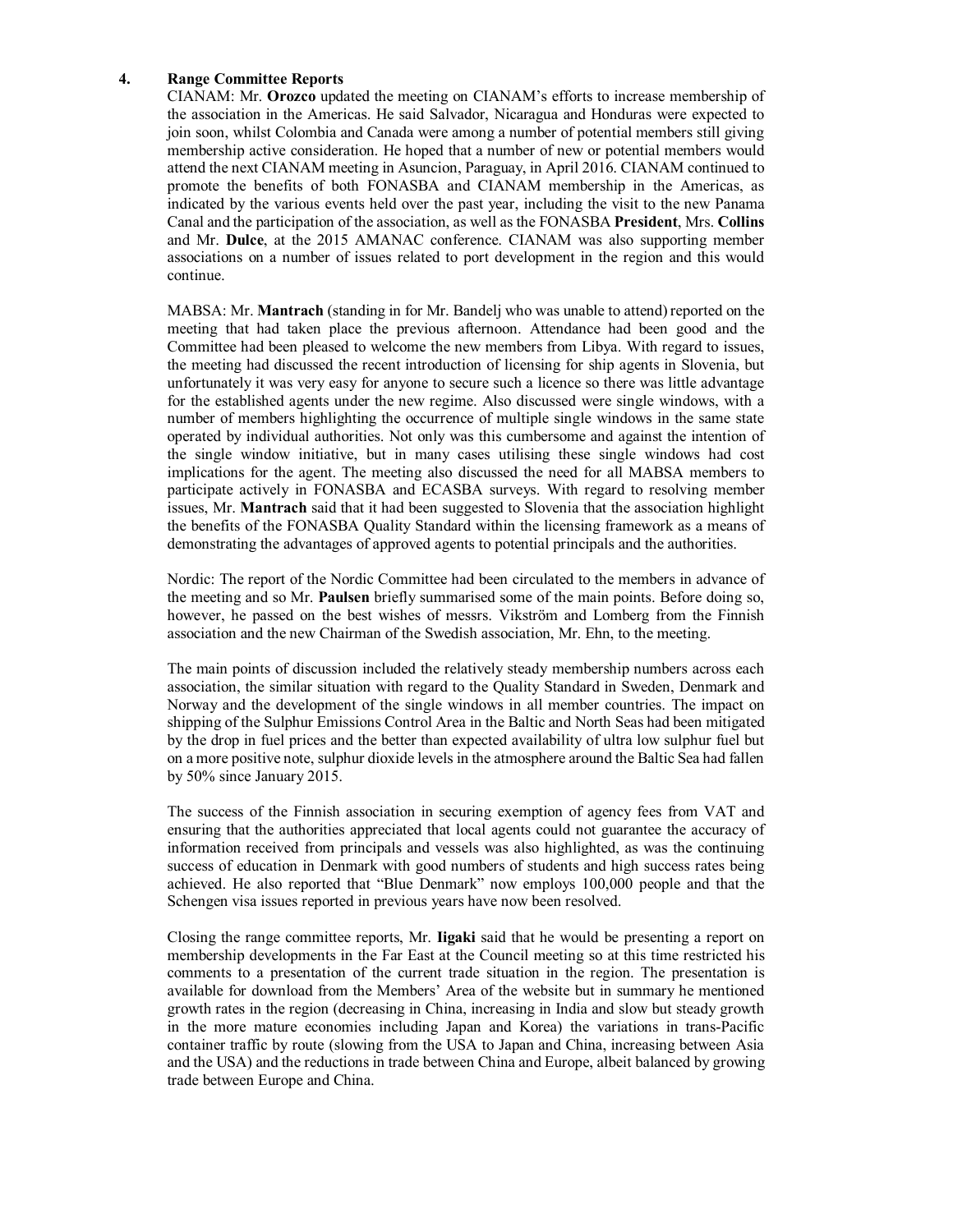He also briefly mentioned the difficult situation for bulk trade and compared this with more positive prospects for the specialised and passenger sectors.

The **Chairman** thanked all the presenters for their reports.

#### **5. Quality Standard Update**

At the request of the **Chairman,** the **General Manager** updated the meeting on the current status of the Quality Standard initiative. He reported that at the time of the meeting, the Standard was in place in 24 member countries and just over 400 companies were approved. With regard to the total number of companies approved, he said that some confusion had arisen as a result of member associations not ensuring the Secretariat was kept up to date on changes to the master lists on the website. He said that it was vital to ensure that all amendments, including the removal of companies no longer approved, were notified to the office immediately. He said that the website is the master reference for ship owners seeking FQS approved agents and so they must be kept up to date at all times. He also reminded associations of the need to carry out audits of the companies at the interval shown in their criteria (and not less than once every two years) to ensure that all companies remained eligible and that all contact details were up to date.

With regard to further expanding coverage of the Standard, he congratulated Belgium, and in particular Mrs. **Bruggeman**, on having recently gone in a very short period of time from no approved companies to 23 and said that this significant increase was due to strong support from the NAVES secretariat and a positive promotion campaign amongst their members. He said this was the sort of approach to the Standard that FONASBA hoped to see duplicated elsewhere and once more encouraged all member associations still outside the Standard to take positive action to introduce it. With it now in place in 24 countries, the Standard was finally available in sufficient countries to allow ship owners to start using approved agents on a regular basis, although this would also only serve to highlight the gaps in its coverage. The recent article in the BIMCO Bulletin was greatly appreciated (and thanks were due to Mr. **Larsen** for both his support and the endorsement that appeared in the article) and would further raise awareness within the ship owning sector. Mr. **Larsen** said that as an indication of his organisation's support for the Standard, the new BIMCO website would indicate those BIMCO agent members that had achieved approval.

Mr. **Dziri** asked how an associate member such as his company could achieve the Standard and the **General Manager** said he would provide him with the relevant details. **JCW**

The **Chairman** thanked Mr. **Larsen** for BIMCO's ongoing support for the FQS and thanked the **General Manager** for his report.

The **Chairman** then invited the **President,** Mr. **Dulce**, as Regional Vice President for the Americas, and Mr. **Diaz Mathé,** as President of Centro de Navegacion, to present a FONASBA Quality Standard certificate to messrs. **Garcia Piñiero** and **Hernandez** of Turner & Williams.

### **7. The Impact of 3rd Party Service Providers on Ship Agents**

The **Chairman** elected to take this item out of turn and invited Mrs. **Cardona** to address the meeting. She said that DA-Desk had offered ship agents the opportunity to be included on their Certified Agents List for a payment of US\$ 50, to which she recommended they say no. She said that the FONASBA Quality Standard was the only quality label ship agents needed. She also reminded the meeting that DA-Desk and other similar organisations are just facilitators, they are not principals and that agents should continue to deal directly with their principals, not go via DA-Desk or similar companies. She said that a number of issues had recently arisen with regard to the security measures DA-Desk had in place on their web portal and elsewhere and although she acknowledged that remedial action was being taken, those concerns remained. DA-Desk's PortPoint facility was being heavily promoted but Mrs. **Cardona** said that the fee of US\$6,000 per year was somewhat high to gain access to information that a good agent would provide free of charge as part of their service. Agents should therefore be proactive in reminding principals of the added value services they provide and ensuring they were the first point of contact for port and other relevant information.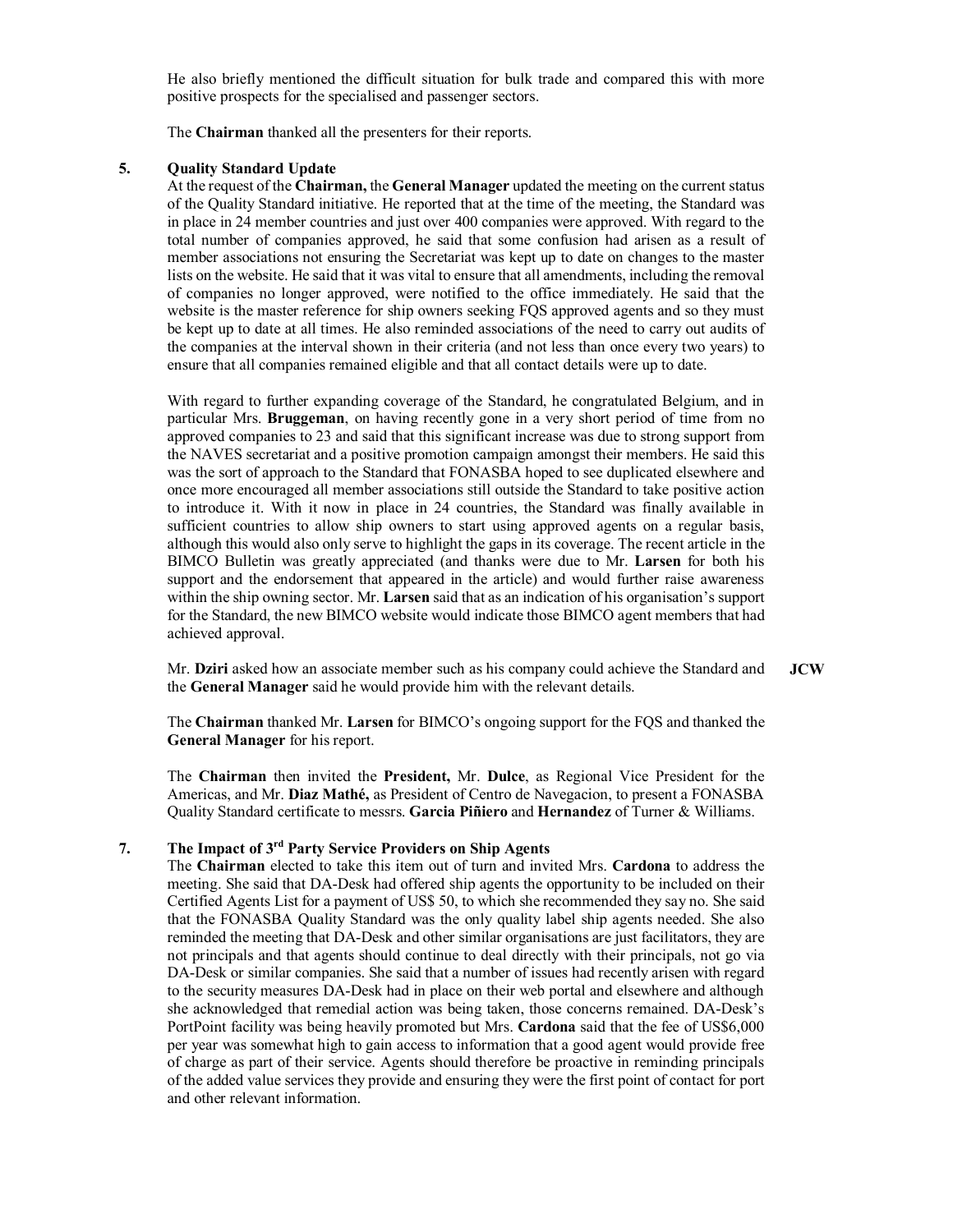The increased workload on ship agents as a result of changing operational procedures within DA-Desk was also highlighted, as was a recent initiative to offer discounts on courier services.

Mr. **Dziri** said that he was very pleased to hear the issues with DA-Desk and other such providers being discussed within FONASBA as his company had felt isolated when dealing with them. He said the practice of only pre-funding agents for 60-70% of the initial estimate of disbursements was a particular issue for his company as this was not sufficient to cover pre-arrival payments in Tunisian ports. Mrs. **Cardona** said that it was not up to the intermediary to determine the level of pre-funding. She said agents should deal directly with their principal on this issue and ensure that adequate funds were made available in advance of the vessel's arrival. Issues such as these are for direct negotiation between the agent and the principal. She added that if the intermediary then decides to only part fund the agent – in contravention of the agreement with the principal – then the agent should immediately notify the principal.

The **Chairman** reminded the meeting that agents had the right to charge an administration fee to principals that required them to work via DA-Desk and other such companies, adding that this would make the principal aware of the added cost and workload of using such services.

#### **6. L&PA Port Procedures Update**

Introducing his presentation (available for download from the website) on the current status of the survey, the **Chairman** said that he was challenging FONASBA members to double the number of ports covered by the survey by the time of the next plenary meeting in London.

Following the presentation the **President** advised the meeting of the programme of updates that had been undertaken by FENAMAR as a result of feedback from this and previous L&PA meetings as well as the inclusion of a number of questions that had arisen from the various membership surveys undertaken over the past year and gave the meeting a demonstration of the enhancements. Both the **Chairman** and the **President** reminded delegates of the need to regularly review, check and update the information already held on the survey and to add more ports, especially in the bulk sector.

#### **8. IMO Initiative on Container Weight Verification**

The **Chairman** made a presentation (available for download) on the current status of the initiative itself and on the results of the survey of members on the status of preparations within member states ahead of implementation on 1<sup>st</sup> July 2016.

Discussing the presentation afterwards, he said that the lack of awareness of the imminent implementation amongst member state authorities provided an excellent opportunity for FONASBA members to strengthen their position within the maritime transport chain and to ensure the authorities were fully aware of the role and importance of the agency function. The **President** echoed that sentiment and reminded those present that FONASBA had for many months been recommending that they engage fully with the relevant authorities in their member state.

Ms. **Tropia** asked if FONASBA could issue some guidelines to member associations on the role and responsibilities of the agent. Mr. **Jamieson** said that could be difficult as there a clear differences in approach depending on whether the agent represented the cargo or the carrier.

#### **11. Market Sector Reports**

The **Chairman** invited Mr, **Neri** and Mr. **Garcia Piñeiro** to make their presentations on the dry bulk sector in Brazil and the global container market. Following both presentations they took questions from the floor. Copies of both presentations are available for download from the website.

Following this item, the **President** and Mr. **Rocha jnr.** presented certificates of attendance to a group of local maritime studies students who had been present at all three plenary meetings.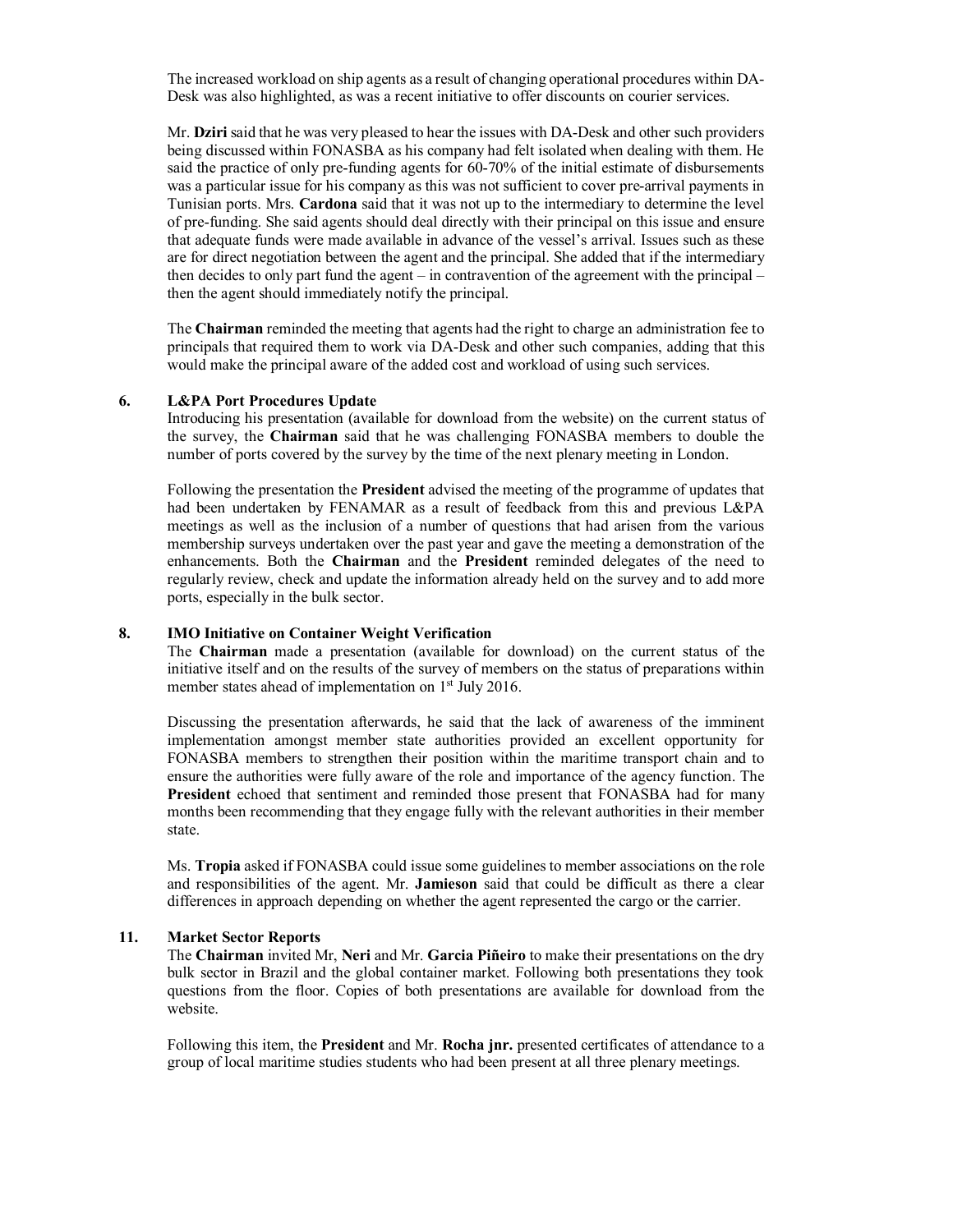#### **9. IMO-FAL Revision**

The **General Manager** updated the meeting on progress within IMO towards the introduction of a revised FAL Convention. He said the current draft remained on track for adoption at FAL 40 in April 2016. He also reported that the draft definition of a ship agent remained unchanged at this time and it was therefore anticipated that this would indeed form part of the revised Convention. He reminded the meeting that all going well this would be the first time such a definition had been included in an IMO Convention and would mark a high point in FONASBA's actions to secure recognition of the ship agency profession at the highest levels of maritime policy making. He also said that once a definition was included in a Convention, it was usually repeated verbatim in other IMO instruments and documents, thus further spreading awareness of the function and role of the ship agent. He then took the opportunity of thanking Mr. **Jamieson** for his assistance in drafting the definition.

#### **10. Promotion of Short Sea Shipping at International Level**

Mr. **Belmar da Costa** introduced the concept of FONASBA acting as the international representative body for short sea shipping. He said that the suggestion had come from colleagues representing short sea and lakes shipping in Canada who had realised there was no representation of the short sea, coastal and inland waterways sectors at IMO and in other major maritime fora. They had approached Mr. **Belmar da Costa** and the **General Manager** at a short sea conference in Lisbon and the concept had developed from there. The closeness of the links between the agency and short sea sectors had been further demonstrated by both the presence at the ECASBA seminar in Brussels in March 2015 of the European Short Sea Network and through the signing of a cooperation agreement between ECASBA and the European Short Sea School (2E3S) at the same event.

He said that the ECASBA Advisory Panel had proposed to the Executive Committee that the coordinator of the ECASBA SSS Working Group, Dr. **Geisler** would lead the sub-committee, whose role would be to work together with partner organisations in Europe and internationally to promote the benefits of short sea, coastal and inland waterways transport at IMO and elsewhere, to coordinate actions and establish a functioning global network. He said he would be attending a short sea conference in Athens in early December and would take the opportunity of launching the initiative at that time. *(Post meeting note: It is understood that the International Chamber of Shipping is also looking at the promotion of short sea, coastal and inland navigation at IMO and so opportunities for cooperation with that organisation will be explored).*

#### **12. Standard Liner & General Agency Agreement Review**

The **Chairman** advised the meeting that the review was ongoing, with work currently being undertaken to identify the common elements in the agency agreements collected and those elements would form the basis of the common core agreement. This would then be supplemented by additional clauses to adapt the document to more specialised trades. He also advised that BIMCO had offered to assist in the development process, for which he thanked Mr. **Larsen** and Mr. **Sarre** for their support. Mr. **Larsen** said BIMCO were pleased to assist and said he hoped that a first draft would be available for discussion at the April 2016 BIMCO Documentary Committee meeting.

#### **13. Membership Survey Review**

Inviting the **General Manager** to present a summary of the results of the surveys carried out during the past year, the **Chairman** reminded the meeting of the importance of all eligible associations (some surveys were for ECASBA members only, others FONASBA-wide) participating in these surveys as they provided valuable information on international best practice and current operational standards. As a result they were of significant benefit to both the originating member and also to FONASBA as a whole – in this case by expanding the Federation's knowledge resource base. He also reminded the meeting that summaries of all surveys were now uploaded to the public area of the website as a service to the wider maritime sector. At present an average of 50% of the eligible members are responding to surveys and the **Chairman** said he hoped that as a result of presenting this information, this percentage would be increased. A copy of the summary presentation is available for download from the Members' Area of the website.